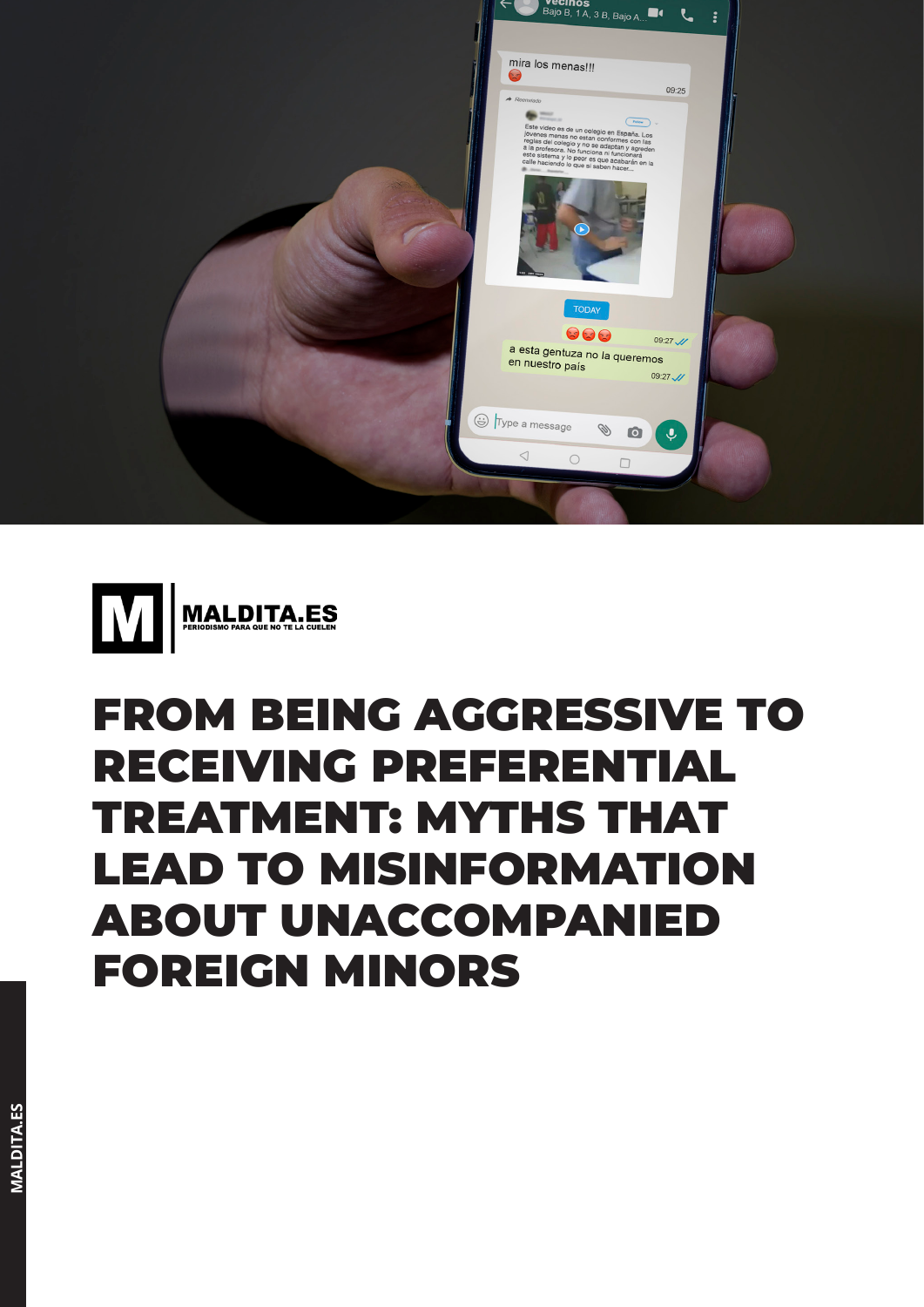["Illegal immigrants in the Canary Islands](https://maldita.es/malditobulo/20210105/video-menas-robando-moto-repartidor-glovo-barcelona/)  [steal motorcycles from food delivery](https://maldita.es/malditobulo/20210105/video-menas-robando-moto-repartidor-glovo-barcelona/)  [workers after savagely assaulting them"](https://maldita.es/malditobulo/20210105/video-menas-robando-moto-repartidor-glovo-barcelona/) and ["35 unaccompanied foreign minors](https://maldita.es/malditobulo/20210518/35-menas-violan-jovenes-ceuta/)  arrested for brutally raping 4 Ceuta [youth after having apparently swum](https://maldita.es/malditobulo/20210518/35-menas-violan-jovenes-ceuta/)  [to shore in the city this afternoon":](https://maldita.es/malditobulo/20210518/35-menas-violan-jovenes-ceuta/) these were two fake messages spread about violent acts allegedly committed in Spain by unaccompanied foreign minors. The first was published along with images of a robbery that had actually taken place in Italy, not Spain. The second began spreading following the entry of thousands of people on 17 May 2021 across the border between Ceuta and Morocco. The Spanish national police later reported that they had no record of this event happening or of the supposed arrests. Moreover, the account that posted this information did so through social media and deleted the content within hours of publishing it.

According to a survey conducted by Atrevia for *Maldita.es* [and Oxfam](https://maldita.es/uploads/public/docs/barometro_desinformacion_parte_2.pdf) [Intermón](https://maldita.es/uploads/public/docs/barometro_desinformacion_parte_2.pdf), [82% of the population](https://maldita.es/uploads/public/docs/barometro_desinformacion_parte_2.pdf) in Spain has heard statements that make a connection between unaccompanied foreign minors, regardless of where they are from, and a high propensity for violence. This survey, which analysed widespread messages on unaccompanied foreign minors and other migrant groups, also showed that the most frequent narratives about immigrants heard by the Spanish are also the most believed. In this case, 32% of the Spanish population believes there is a link between unaccompanied foreign minors and violence.

These fake messages directly affect unaccompanied minors who migrate to Spain. One such person is Ismail El Majdoubi, a 22-year-old Moroccan who came to Spain when he was just 16. He says he left Morocco to escape "the few available opportunities," but what he



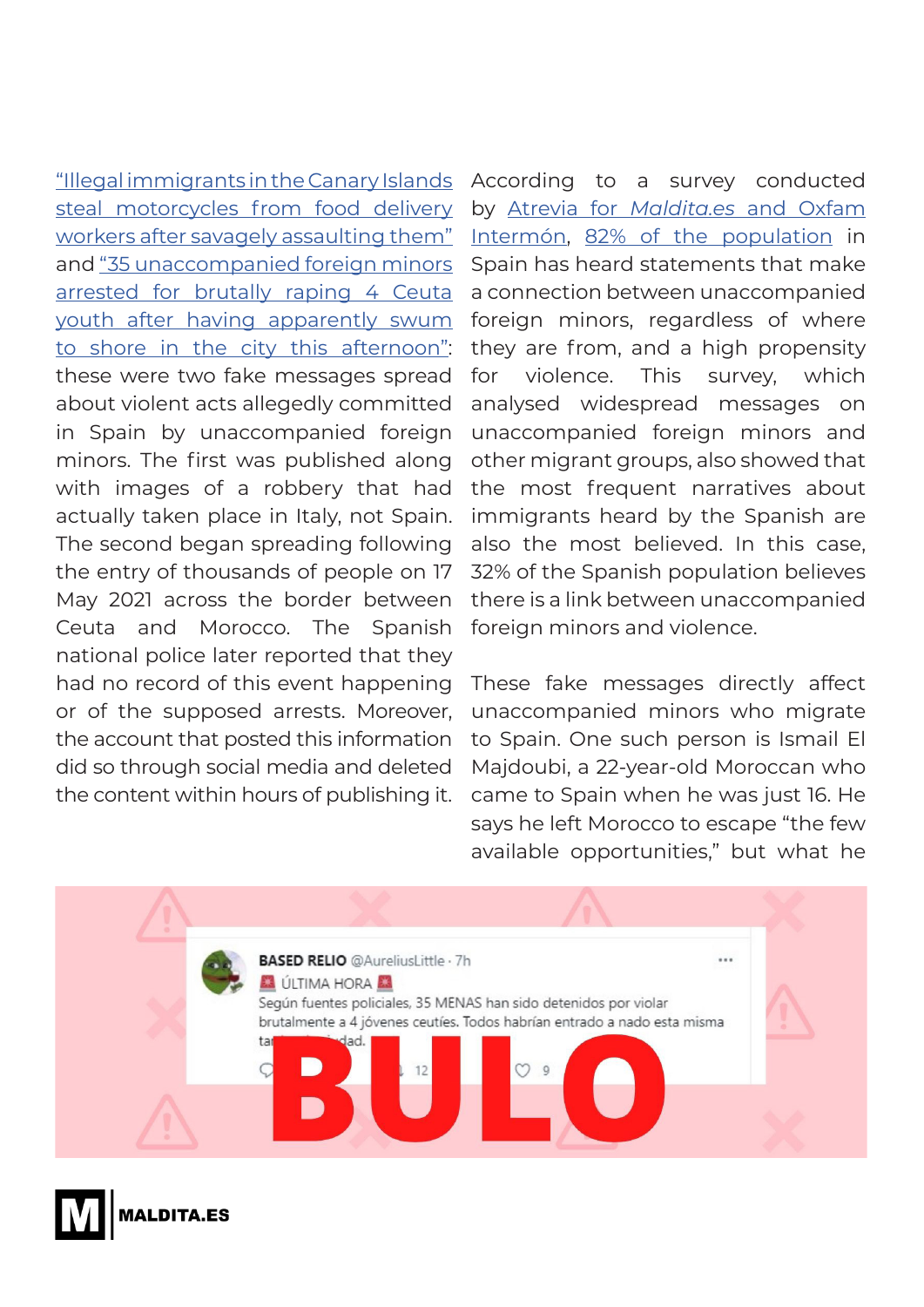#### **You are constantly singled out, questioned and treated like a criminal** "

*El Majdouni, 22-year-old Moroccan* who *came to Spain when he was just 16.*

found once he crossed the border was not easy, and his life in Spain has been difficult since he arrived. "From being called a *mena* (the acronym in Spanish for an unaccompanied foreign minor) to whatever else, people only say negative things". One of his hardest experiences was living in several reception centres for minors for two years between 2015 and 2017, and where he felt even more singled out for migrating to Spain. "You are constantly singled out, questioned and treated like a criminal."

But these centres were not the only place where he was treated this way. "There are groups on Facebook, Instagram, and other social media that sow hate, with constant attacks through lies, hoaxes, and very serious accusations toward migrant children. They take videos from Brazil, from other places, and say 'look at the *menas*'," he says.

One such video shows several children in a classroom pushing tables and chairs around and disobeying the teacher. These images were taken out of context and shared in June 2019 with messages like ["a school for immigrants,](https://archive.is/3WI0b) [the savage behaviour of these menas.](https://archive.is/3WI0b) [Watch the teacher"](https://archive.is/3WI0b) or "we don't want these people in our country", and stating that it had happened in Granada. A few hours later, the video began being shared again, only having had occurred in different locations: Almería, Melilla and Catalonia. However, the images had been recorded at the María de Lourdes Teixeira school in the Carapicuíba area of São Paulo, Brazil, on 30 May 2019.

The use of the term mena itself is part of the problem, [according to bodies such](https://migracion.maldita.es/articulos/tenemos-que-dejar-de-llamar-mena-a-los-ninos-y-adolescentes-extranjeros-que-llegan-solos-a-espana/) [as the ombudsman or UNICEF](https://migracion.maldita.es/articulos/tenemos-que-dejar-de-llamar-mena-a-los-ninos-y-adolescentes-extranjeros-que-llegan-solos-a-espana/), which say that it objectifies and dehumanises this vulnerable group. In many cases, the term is used as shorthand to refer to minors from North Africa,

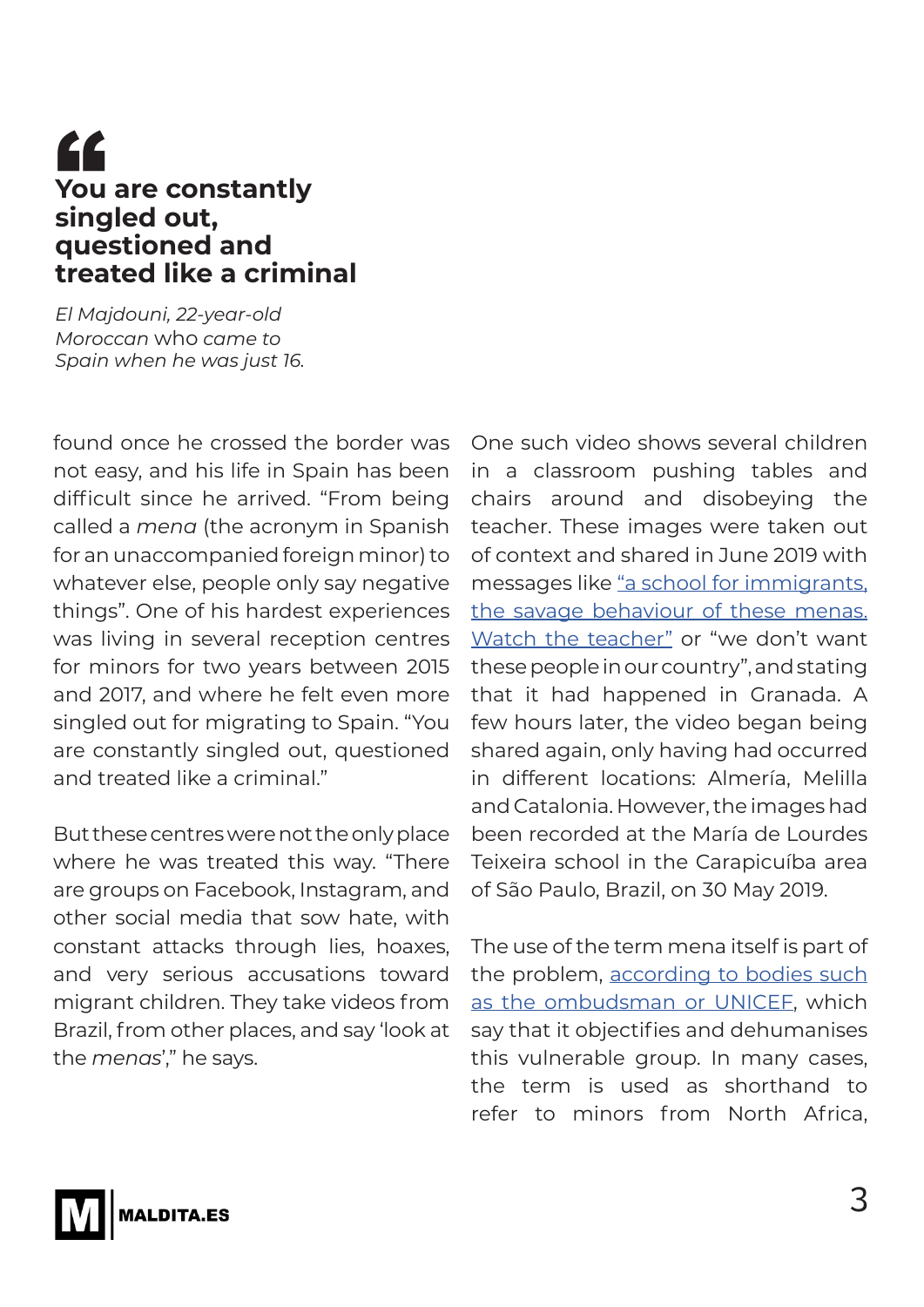El comportamiento de los menas con la profesora. Esta gentuza no la queremos en nuestro país.



8:22 p. m. - 19 jun. 2020 - Twitter for Android

Este video es de un colegio en España. Los jovenes menas no estan conformes con las reglas del colegio y no se adaptan y agreden a la profesora. No funciona ni funcionará este sistema y lo peor es que acabarán en la calle haciendo lo que si saben hacer...



says Blanca Garcés, a senior research fellow specialised in migration and the research coordinator at the Barcelona Centre for International Affairs (CIDOB). "It ends up criminalising anyone who looks Moroccan, even people who are born here," adds Garcés. Ismail El Majdoubi knows this all too well, not only because he was an unaccompanied minor from Morocco but also because of his experience with other minors

as a social mediator. "The image portrayed is clearly that of an aggressive delinquent. And it's not about just any unaccompanied foreign minor – when they use the word mena as an insult, they mean minors from North Africa."

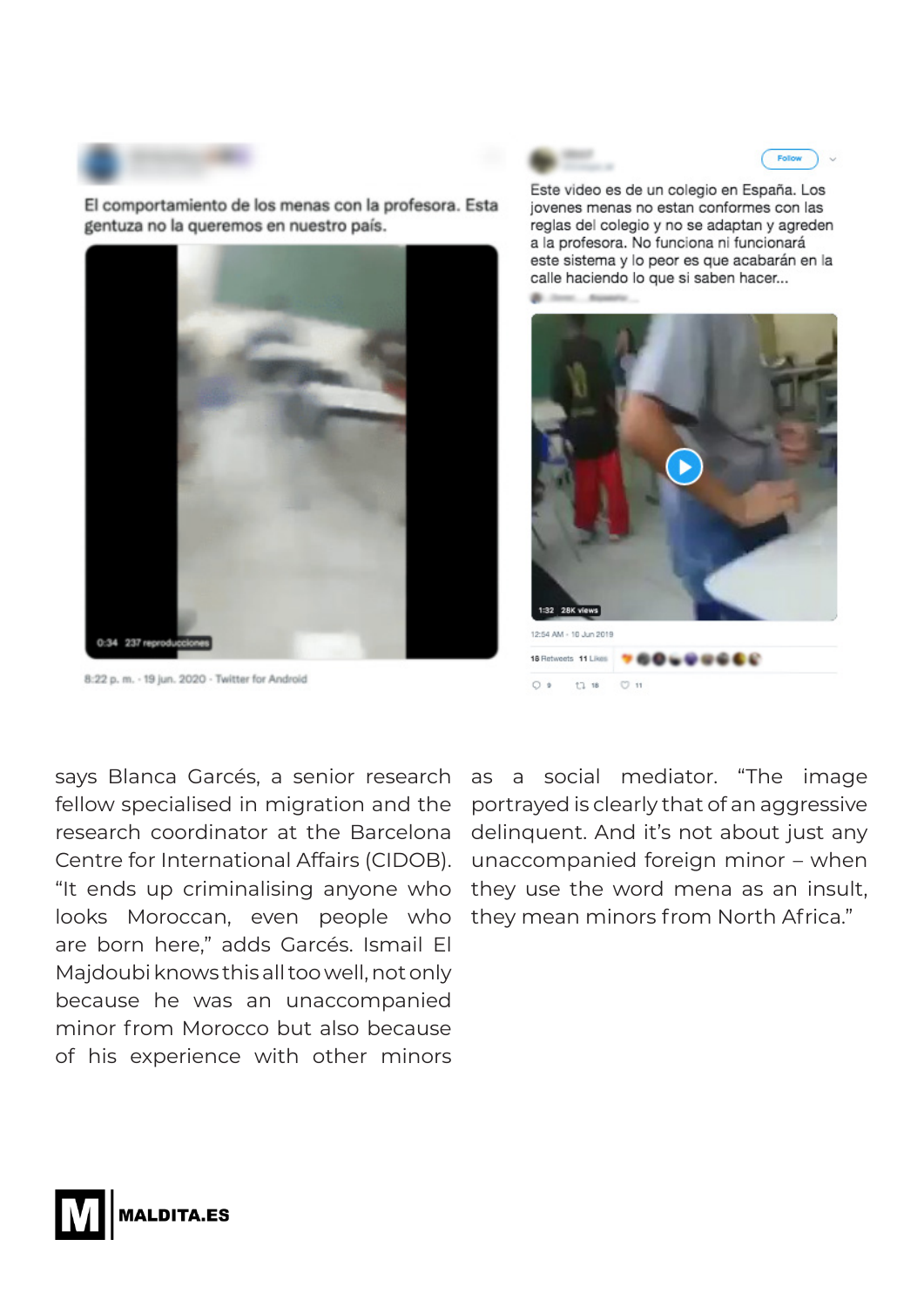## **The hoax of unaccompanied foreign minors receiving aid payments of 600 or 700 euros**

Being linked to violence is not the only pejorative stereotype this group faces. According to the Barometer of Misinformation by *Maldita.es* and Oxfam Intermón, [70% of the population](https://maldita.es/uploads/public/docs/barometro_desinformacion_parte_2.pdf)  [in Spain](https://maldita.es/uploads/public/docs/barometro_desinformacion_parte_2.pdf) has heard that minors receive substantial financial aid and are given preferential treatment over Spanish citizens. This false claim is reinforced with messages such as "*menas* get 600 or 664 euros while a widow receives a pension of 360 or 426 euros" or "monthly payments that *menas* receive mean they stay here for free. How many Spaniards get a free ride plus aid payments? This has to stop."

But such messages are false, and unaccompanied foreign minors do not receive payments of 600 or 700 euros a month. Nor do they receive any type of aid different to that which a Spanish minor would receive under the same conditions, that is to say, when they are wards of court. All the autonomous communities in Spain, which assume guardianship of unaccompanied foreign minors as well as Spanish wards, told *Maldita.es* that migrants do not receive that much money as a monthly payment. Furthermore, in 16 autonomous communities and in the autonomous city of Melilla, the reception centres for minors provide pocket money for good behaviour, regardless of nationality, in amounts that range from five to 30 euros a week, according to *Maldita.es.*

For example, officials from the Department of Citizenship and Social Rights in Aragón note that minors "receive a certain amount of money for recreational and transportation expenses" and say that "it is part of the educational programme for young

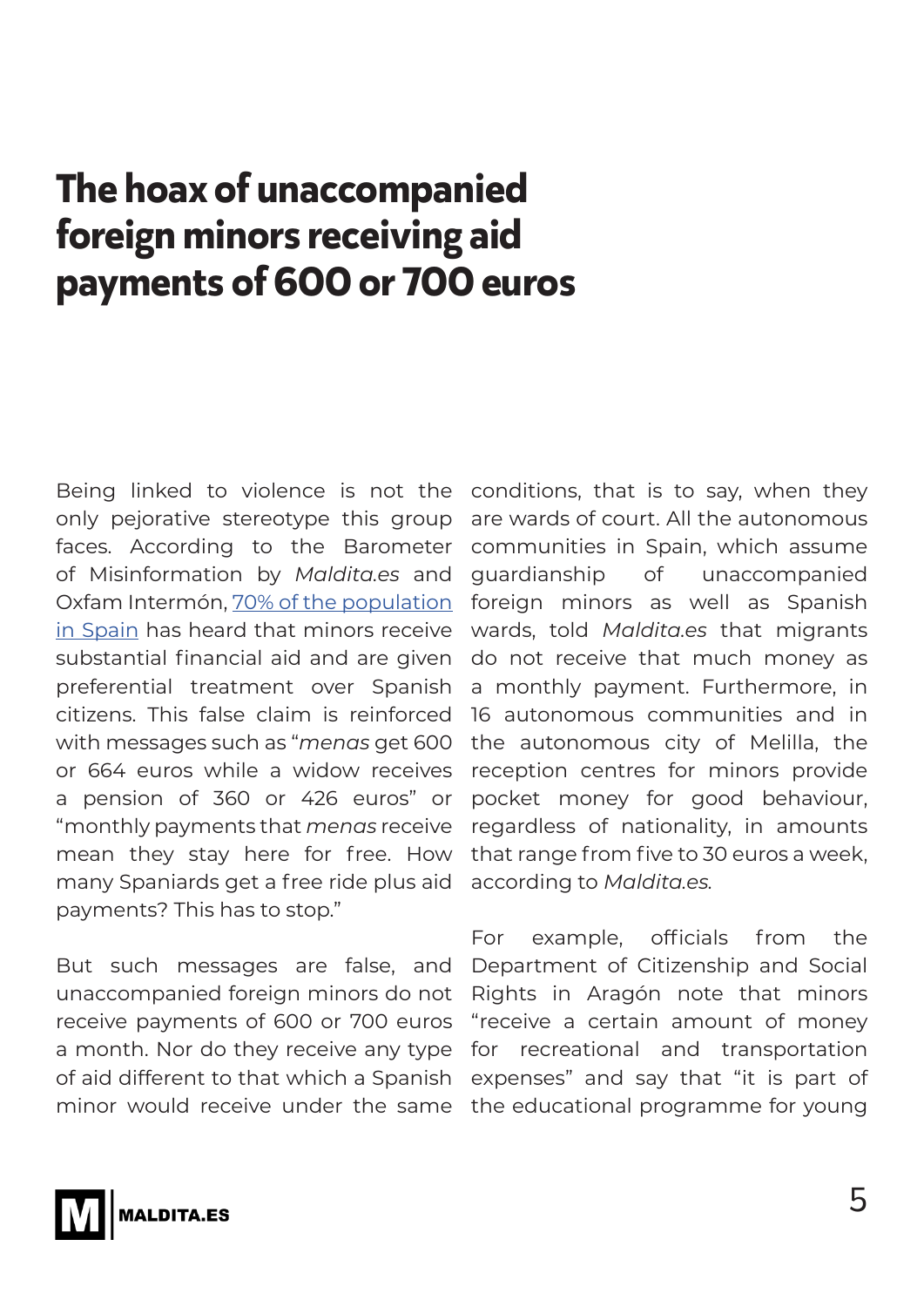people". They also explain that "it can be withdrawn or reduced if they have not followed the rules, or may be used to contribute to the costs of repairing items they deliberately damaged" and that "the concept of saving and responsible employment to pay for things they value (clothing, sports shoes, mobiles) is constantly reinforced."

### **These children do not receive more resources simply because they are foreign** EC<br>The<br>rece

*Iriana Santos, researcher at the University of Cantabria.*



#### **[Table of responses from](https://public.flourish.studio/visualisation/7227681/)  [government authorities](https://public.flourish.studio/visualisation/7227681/)  [click here](https://public.flourish.studio/visualisation/7227681/)**

According to the [Spanish Observatory](https://prensa.inclusion.gob.es/WebPrensaInclusion/noticias/inmigracionemigracion/detalle/4037)  [on Racism and Xenophobia \(OBERAXE\),](https://prensa.inclusion.gob.es/WebPrensaInclusion/noticias/inmigracionemigracion/detalle/4037) under the authority of the Ministry of Inclusion, Social Security and Migrations, online hate speech against unaccompanied foreign minors rose in March and April 2021. Some 22% of the hate speech identified during those two months was related to unaccompanied foreign minors, says [the observatory.](https://prensa.inclusion.gob.es/WebPrensaInclusion/noticias/inmigracionemigracion/detalle/4037) And according [to its latest report,](https://www.inclusion.gob.es/oberaxe/ficheros/ejes/discursoodio/Boletn-julio-agosto-2021.pdf) hate content about unaccompanied foreign minors identified by OBERAXE accounted for up to 30% of all hate speech content in July and August 2021.

Iriana Santos, a researcher at the University of Cantabria who has analysed the wardship system of Spanish and foreign minors in the different autonomous communities, confirms that "these children do not receive more resources simply because they are foreign". Santos explains that when it comes to the money spent on the wardship of unaccompanied foreign minors by the government, the amounts refer to compulsory expenditure on foster care: "It is mandatory and part of our obligations to take care of them." This obligation is stipulated in Spain's [Organic Law 1/1996](https://www.boe.es/buscar/act.php?id=BOE-A-1996-1069) on the legal protection of minors, in the amendment to the Spanish civil code, and in the law on civil procedure, which

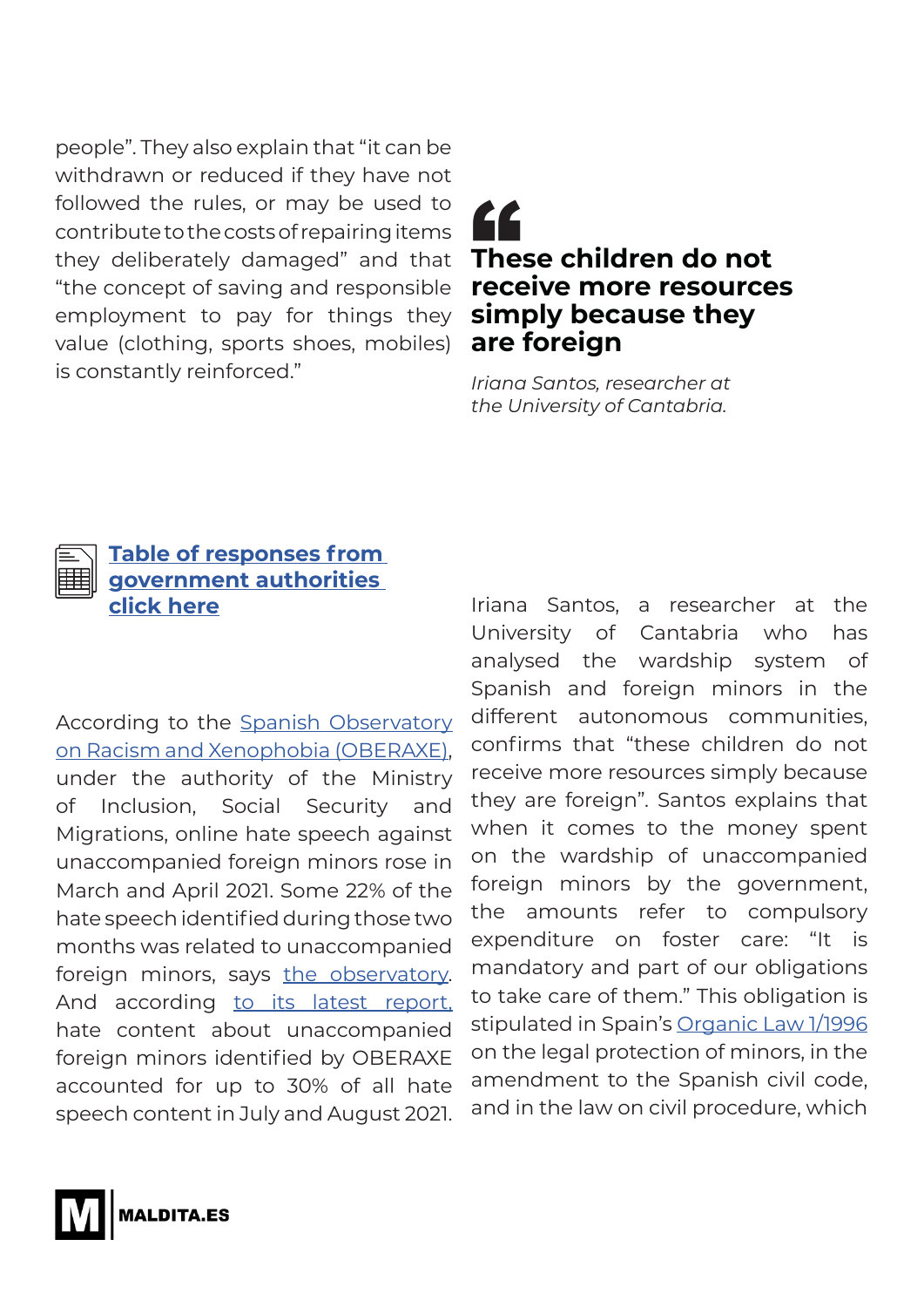healthcare and basic social services and benefits, under the same conditions as Spanish minors".

states in its article 10 that "foreign minors cooperate with the autonomous in Spain have the right to education, communities, the cities of Ceuta and Melilla, and the town councils to "integrate unaccompanied foreign minors".

Additionally, in [Organic Law 4/2000](https://www.boe.es/buscar/act.php?id=BOE-A-2000-544) on the rights and freedoms of foreigners in Spain and their social integration, article 2 stipulates that the general administration of the state shall



*Hate speech identified by OBERAXE between July and August 2021.*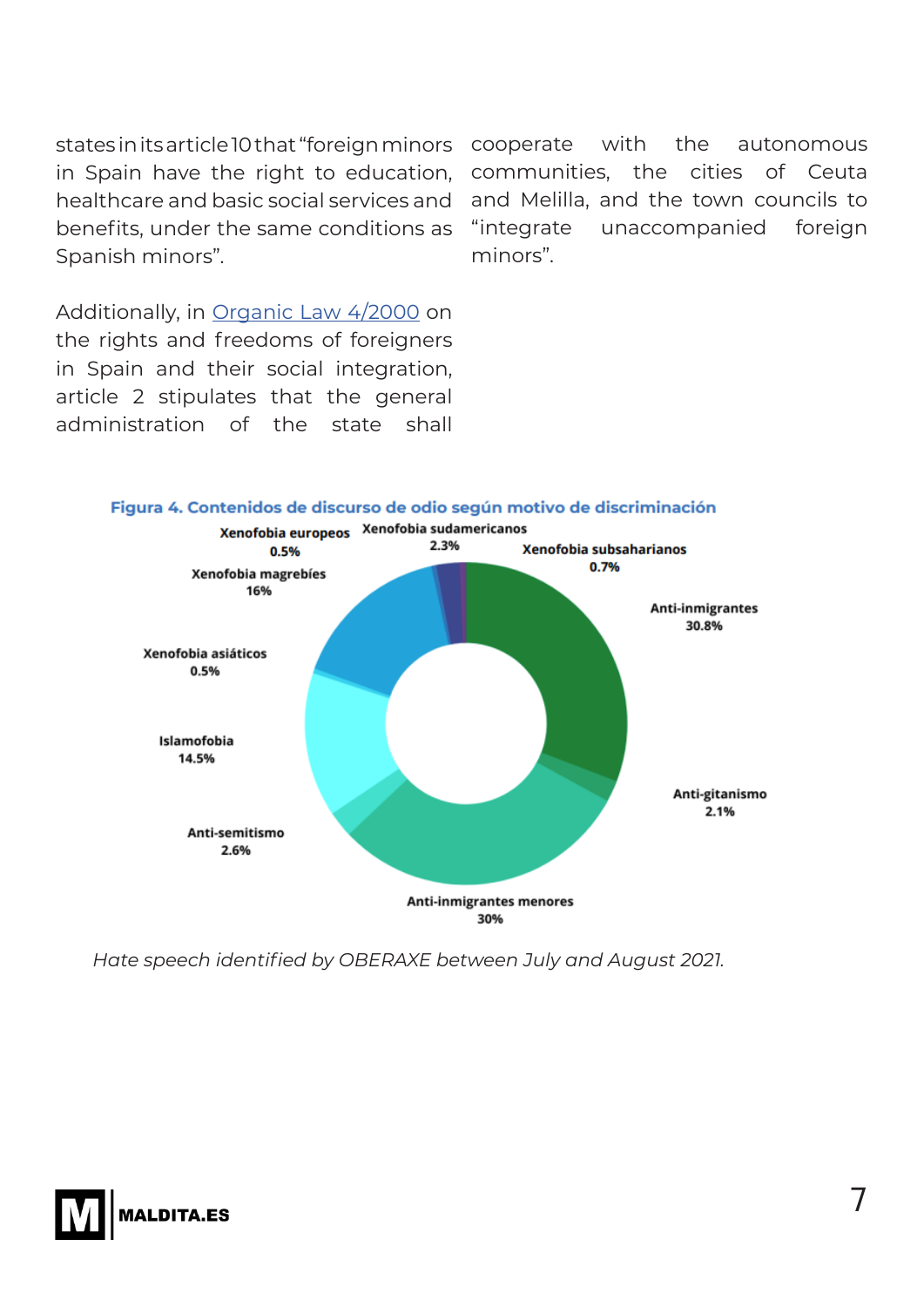### **Exclusion as a problem**

#### **We have been abandoned, and the system responsible for us does nothing about it.** "

*El Majdouni, 22-year-old Moroccan* who *came to Spain when he was just 16.*

In view of this singling out and linking of unaccompanied foreign minors to criminality and spurious advantages with regard to aid, El Majdoubi feels "worried and powerless" and believes that the hoaxes promote violence against other minors in the same position he previously was. This young Moroccan was not just once part of this group – he now works with other foreign minors as a social mediator. "All this affects the mental health of young people and their integration. We have been abandoned, and the system responsible for us does nothing about it," he says.

"It's not just a problem of racism and xenophobia. There is also a problem of social exclusion," adds Garcés. For the CIDOB researcher, exclusion is both a cause and consequence of the situation of these minors in Spain. She says that it is a problem that will continue in the years to come and that the exclusion is worsened by the lack of protection they receive when they reach 18. "They cannot access work or housing, making it a problem for the future. This exclusion and lack of protection is not only affects them, but all of society as well."

Iriana Santos says that some administrations have taken steps to try to counter such exclusion in the reception centres before minors reach 18. As Santos explains, some autonomous communities have tried to mix Spanish minors with migrants in the centres, although she says that it has not always been possible, "not because there are Spaniards who are unprotected but because there are other measures that are available to them, such as being taken in by a foster family. There is a greater chance that a child from Spain will go to a foster family than a child from Morocco."

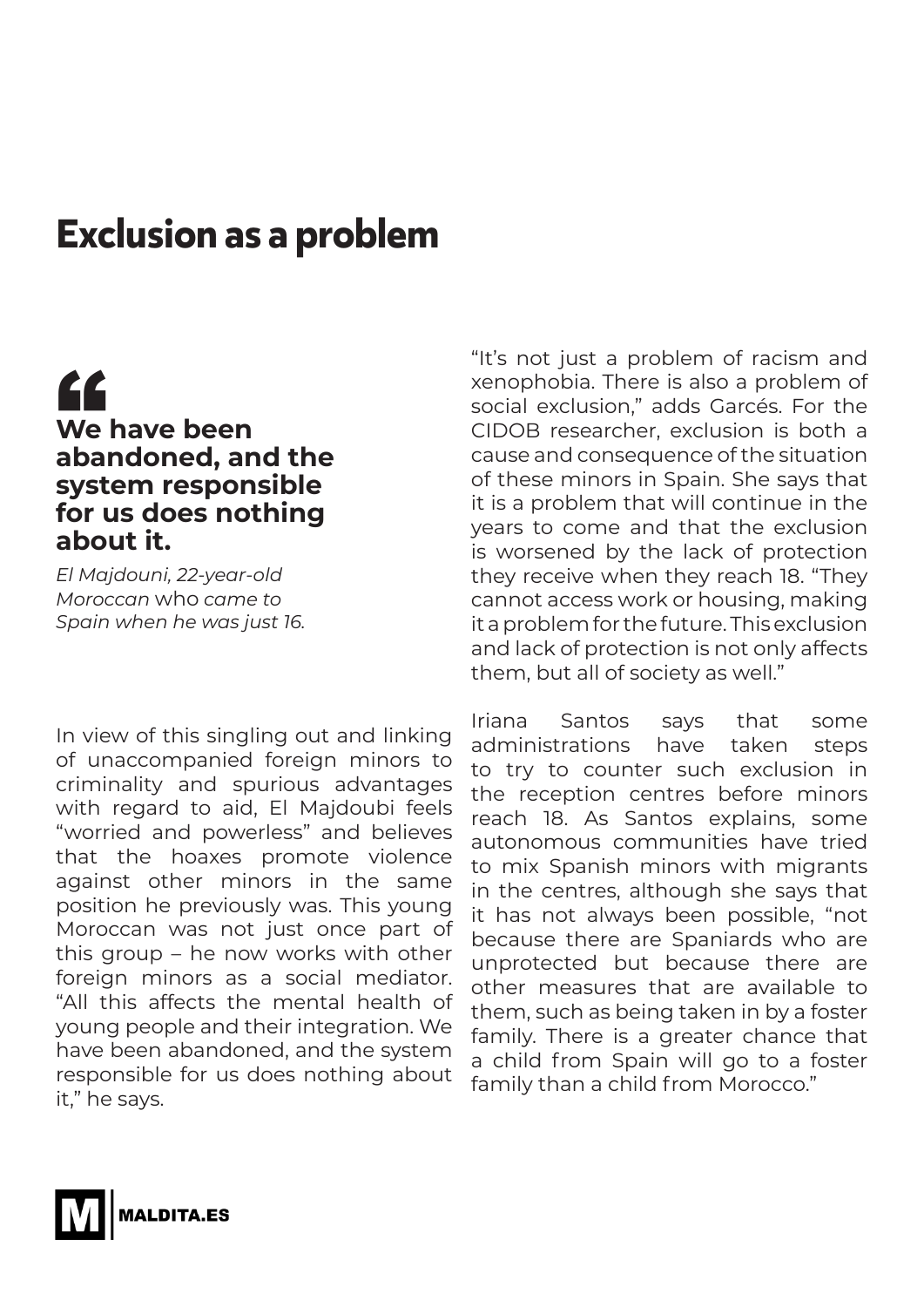The solution to this issue, according to Garcés, is "better public policy to ensure a process of deinstitutionalisation as they get older and better public policy to address this social crisis." The Ministry of Inclusion, Social Security and Migrations has proposed a reform of foreign regulations that is still in the draft stage. In this proposal, [which](https://www.inclusion.gob.es/participacion/downloadFile?blob=Proyecto_RD_RLOEX(ambito_MENAS_JENAS).docx&norma=2021006)  [has been published on the Ministry's](https://www.inclusion.gob.es/participacion/downloadFile?blob=Proyecto_RD_RLOEX(ambito_MENAS_JENAS).docx&norma=2021006)  [website,](https://www.inclusion.gob.es/participacion/downloadFile?blob=Proyecto_RD_RLOEX(ambito_MENAS_JENAS).docx&norma=2021006) the validity of residency permits for unaccompanied foreign minors will be extended from one to two years, and from two to five years in the case of renewal of the residency permit. Moreover, foreign identity cards (known as the TIE) will include the explicit indication "allowed to work".

The draft document also provides for the transition of unaccompanied foreign minors to majority age, whether they have a residency permit or not. In both cases, the residency permit will allow them to work. The draft royal decree eliminates the obligation to have a work contract for access to this

residency permit. Nevertheless, as of 28 September 2021, this royal decree was still in the draft stage.

In addition to public policies, Garcés says that the reality of exclusion and stigmatisation must be combated with alternative narratives "that do not spread criminalising or victimising, paternalistic discourse."

"I think we have a lot to offer," says Ismail El Majdoubi. "We are a silenced group, without a voice. We need to support each other." From his perspective as a someone who migrated alone to Spain as a minor, the solution to this problem would be to have the reception centres work to get their young residents to participate in public life, such as in public spaces in the local neighbourhood.



**Draft project [RD Rloex](https://es.scribd.com/document/527971908/Borrador-Proyecto-Rd-Rloex-Ambito-Menas-Jenas)  click here**

*The contents of Maldita Migración, supported by the European Commission, are the sole responsibility of Maldita.es. The European Commission accepts no responsibility for any use of the information contained therein.*



Maldita Migración es apoyado por el programa Rights. Equality and Citizenship de la Unión Europea (2014-2020).